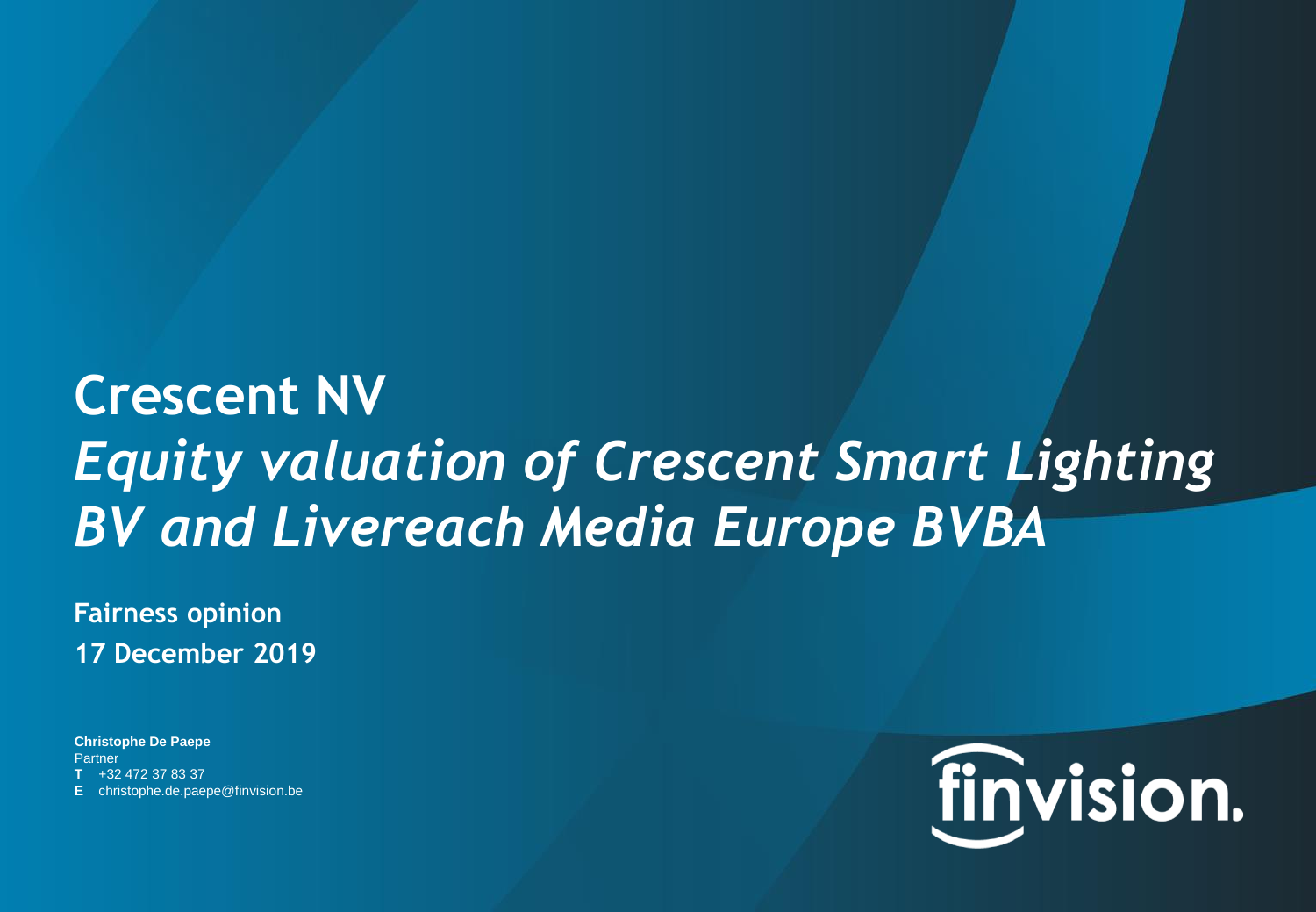

Date: 17 December 2019

Crescent NV Committee of independent directors Gaston Geenslaan 14 B-3001 Leuven

Dear madams, dear sir,

We have pleasure in enclosing a copy of our fairness opinion report in accordance with our engagement letter dated 22 November 2019.

#### **The proposed Transaction**

Crescent NV (hereafter "Buyer) envisages to acquire a 100% participation in Crescent Smart Lighting BV (hereafter "Crescent Smart Lighting" or "CSL") and a 100% participation in Livereach Media Europe BVBA (hereafter "Livereach" or "LRM") of Van Zele Holding NV (hereafter the "Transaction"). The purchase price consideration for the shares in CSL and LRM amounts to respectively 650 KEUR and 380 KEUR and will be paid to Van Zele Holding NV within 30 days after signing and closing. After the Transaction, we understand that the vendor loans provided by Van Zele Holding will be converted into the capital of Crescent NV.

#### **Background of engagement**

In connection with the envisaged transaction of (1) the acquisition 100% shares of Crescent Smart Lighting BV (and subsidiary Melowes BVBA) and (2) the acquisition 100% shares of Livereach Media Europe BVBA by Crescent NV (hereafter "Crescent" or "The company") of Van Zele Holding NV (a related party), the Crescent board has established a committee of independent directors (herafter "the Committee") that will render an advice in the context the transaction pursuant to article 524 (old) BCC / 7:97 (new) BCC (Related Party Procedures). In this respect, the Committee has appointed Finvision Bedrijfsrevisoren BVBA (hereafter "Finvision") (with registered office at Evolis 100, B-8530 Harelbeke and registered with the Crossroads Bank of Enterprises under company number 0849.882.722 (RPR Gent, division Kortrijk) (registered company auditor IBR Nr. B00829) as independent expert (hereafter "the Independent Expert") to provide a fairness opinion on the Transaction (hereafter "the Opinion").

Based on the historic services performed by Finvision, Finvision is to be considered as independent from Crescent NV (and its subsidiaries) and affiliated entities & persons, independent from Crescent Smart Lighting BV (and its subsidiaries) and affiliated entities & persons and independent from Livereach Media Europe BVBA (and its subsidiaries) and affiliated entities & persons.

**Finvision Bedrijfsrevisoren BVBA**

Evolis 102 B-8530 Harelbeke IBR nr B00829 BTW BE 0849.882.722

#### **Sources of information**

Our report is primarily based on information provided by Crescent management, which was received during meetings, emails and conference calls. The list of documents reviewed and/or considered is included in Appendix B.

#### **Scope of work and limitations**

A fairness opinion (the "Opinion") is not the result of a mathematical calculation. It is a synthetic professional opinion on the financial conditions of a transaction, based on a set of observations regarding the past as well as on assumptions regarding the future, with respect to companyspecific parameters.

Our valuation work was performed between 18 October 2019 and 17 December 2019 based on the information and explanations made available to us during this period by the management of Crescent. The principal steps of our valuation work comprised of : (1) discussions with management of Crescent; (2) analysis of various corporate documents, including historical and prospective financial information; (3) research and analysis of relevant industry, economic and market data; and (4) application of the DCF and multiples method to develop estimates of the fair market value.

In preparing our Opinion, we have assumed and relied upon, without independent verification, the information that was publicly available or was furnished to Finvision by Crescent, or that was otherwise reviewed by Finvision for the purposes of our Opinion, as being complete, accurate and not misleading. Finvision does not assume any responsibility or accept any liability for any such independent verification. We have assumed that no information has been withheld from us that could reasonably affect the Opinion.

In relying on financial analyses, projections, assumptions and forecasts provided to us or derived therefrom, we have assumed that they have been prepared with due care based on assumptions reflecting the best currently available estimates and judgments by management of Crescent as to the expected future results of operations and financial condition of Crescent to which such analyses, projections, assumptions or forecasts relate and that no event subsequent to this and not disclosed to us had a material effect on them. We express no view as to such analyses, projections or forecasts or the assumptions on which they were based.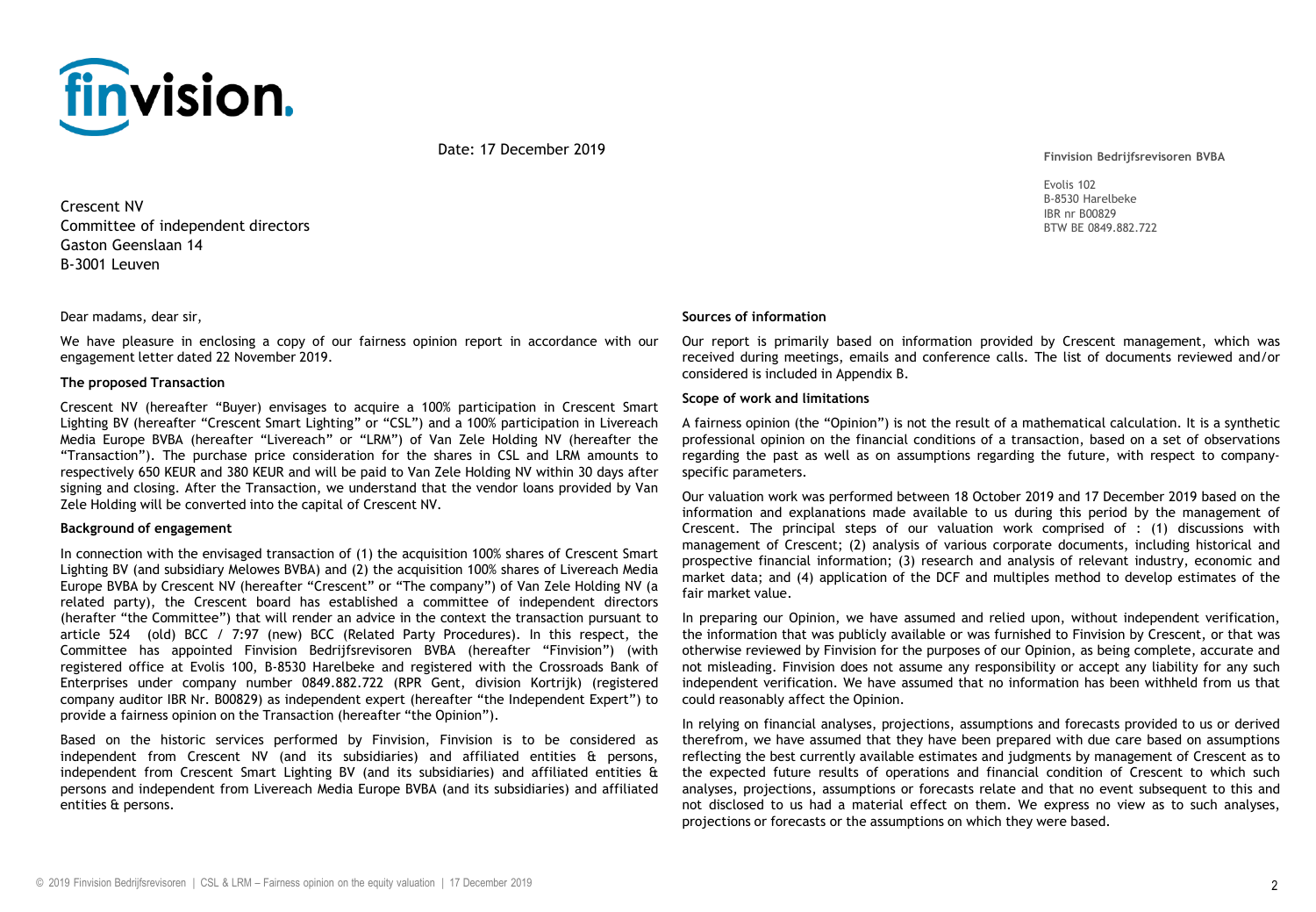

We are not legal, regulatory, actuarial, real estate or tax experts and have relied on the assessments made by advisors to Crescent with respect to such issues.

This Opinion is based upon prevalent financial, economic, monetary, market and other conditions as they exist on, and on the information made available to us, and may be assessed, as at the date of the Opinion. Accordingly, although subsequent events or circumstances, and any other information that becomes available after this date, may affect this Opinion, Finvision has not assumed any responsibility to update, revise or reaffirm this Opinion.

This Opinion is solely for the use and benefit of the board in connection with and for the purposes of the evaluation of the Transaction and shall not be used for any other purpose. We assume no responsibility and accept no liability to any person in relation to the contents of this letter other than to the Committee, even if it has been disclosed with our consent. In addition, the Committee agrees that our liability to the Committee will be limited into the manner as set out in the Engagement Letter. This Opinion may not be relied upon and will not confer any rights or remedies upon, by any employee, creditor or holder of shares of Crescent, or any other party.

Our Opinion is limited to the fairness of the equity valuation, from a financial point of view, and does not in any manner address any other aspect or implication of the Transaction.

We have been engaged by the Company to act as independent expert for the purposes of providing this Opinion connected to the Transaction and will receive a fee from Crescent for our services. We will receive our fee upon the issuance of the Opinion, irrespective of the contents of the Opinion and/or the completion of the Transaction.

This Opinion may be incorporated in full, for information purposes only, or partly in the position statement to be made available by the board in connection with the Transaction.

This Opinion is issued in the English language and reliance may only be placed on this Opinion as issued in the English language. If any translations of this Opinion are delivered they are provided only for ease of reference, have no legal effect and Finvision makes no representation as to, and accepts no liability in respect of, the accuracy of any such translations.

This Opinion and any non-contractual obligations arising out of, or in connection with, this Opinion shall be governed by and construed in accordance with Belgian law and any claims or disputes arising out of, or in connection with, this Opinion shall be subject to the exclusive jurisdiction of the Belgian courts.

For your convenience, this report can be made available to you in electronic as well as hard copy format, multiple copies and versions of this report may therefore exist in different media and in the case of any discrepancy the final signed hard copy should be regarded as definitive.

#### **General**

The report is issued on the understanding that the information provided by Crescent management would be complete and that Crescent management have drawn our attention to all matters, financial or otherwise, of which they are aware which may have an impact on our report up to the date of signature of this report. Additionally, we have no responsibility to update this report for events and circumstances occurring after this date.

#### **Contacts**

If there are any matters upon which you require clarification or further information please contact Christophe De Paepe.

Yours faithfully,

The Independent Expert Finvision Bedrijfsrevisoren Christophe De Paepe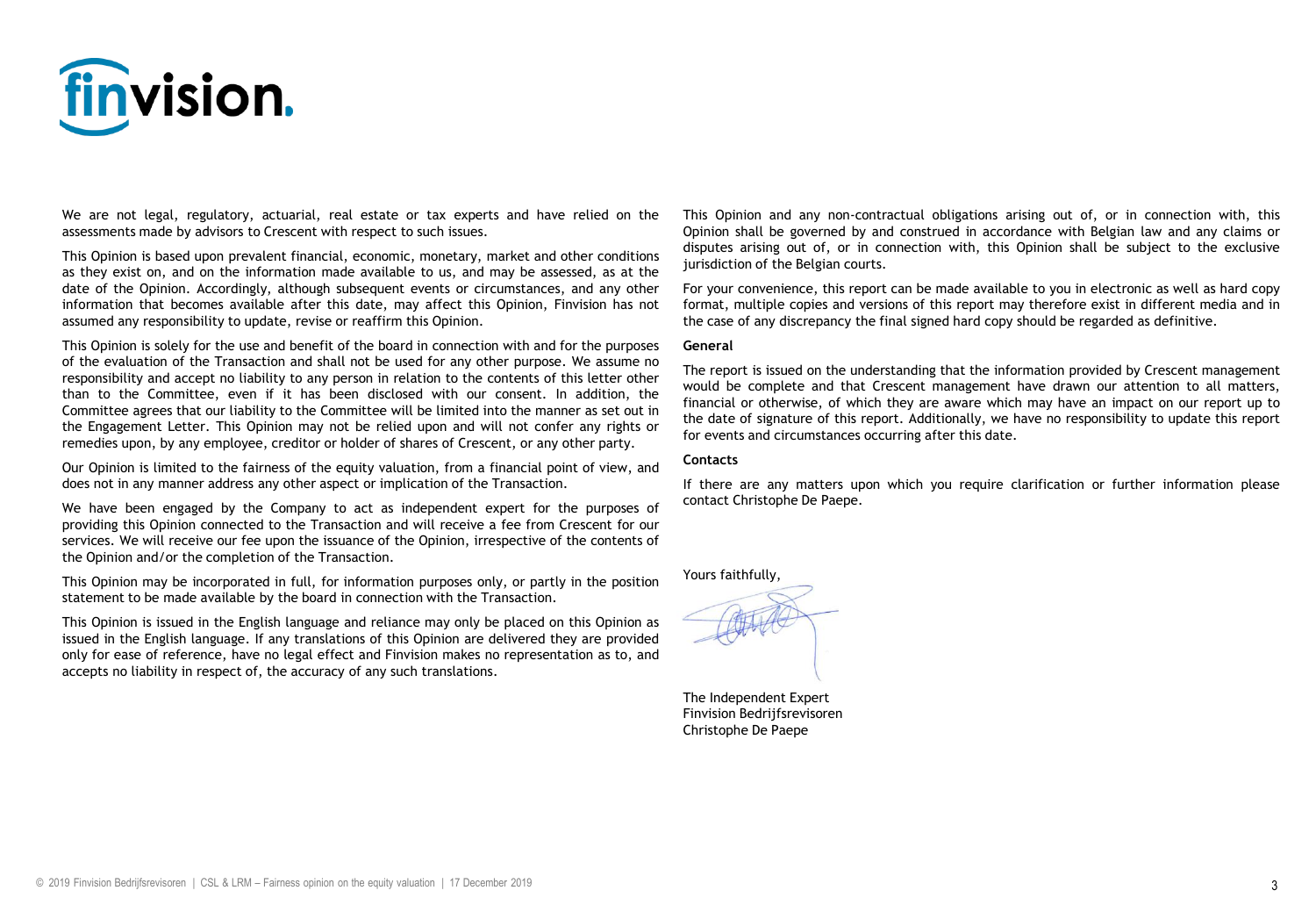# Table of contents

| <b>Section</b>                                           | Page |
|----------------------------------------------------------|------|
| 1. Summary of valuations and fairness opinion conclusion | 5    |
| 2. Introduction                                          |      |
| 3. Discounted cash flow analysis                         | 17   |
|                                                          |      |

| <b>Appendices</b>                                           | Page |
|-------------------------------------------------------------|------|
| A. List of abbreviations                                    | 16   |
| List of documents reviewed<br>B.                            | 17   |
| C. Peer group: unlevered beta $\alpha$ debt-to-equity ratio | 18   |
| D. Peer group : valuation multiples                         | 19   |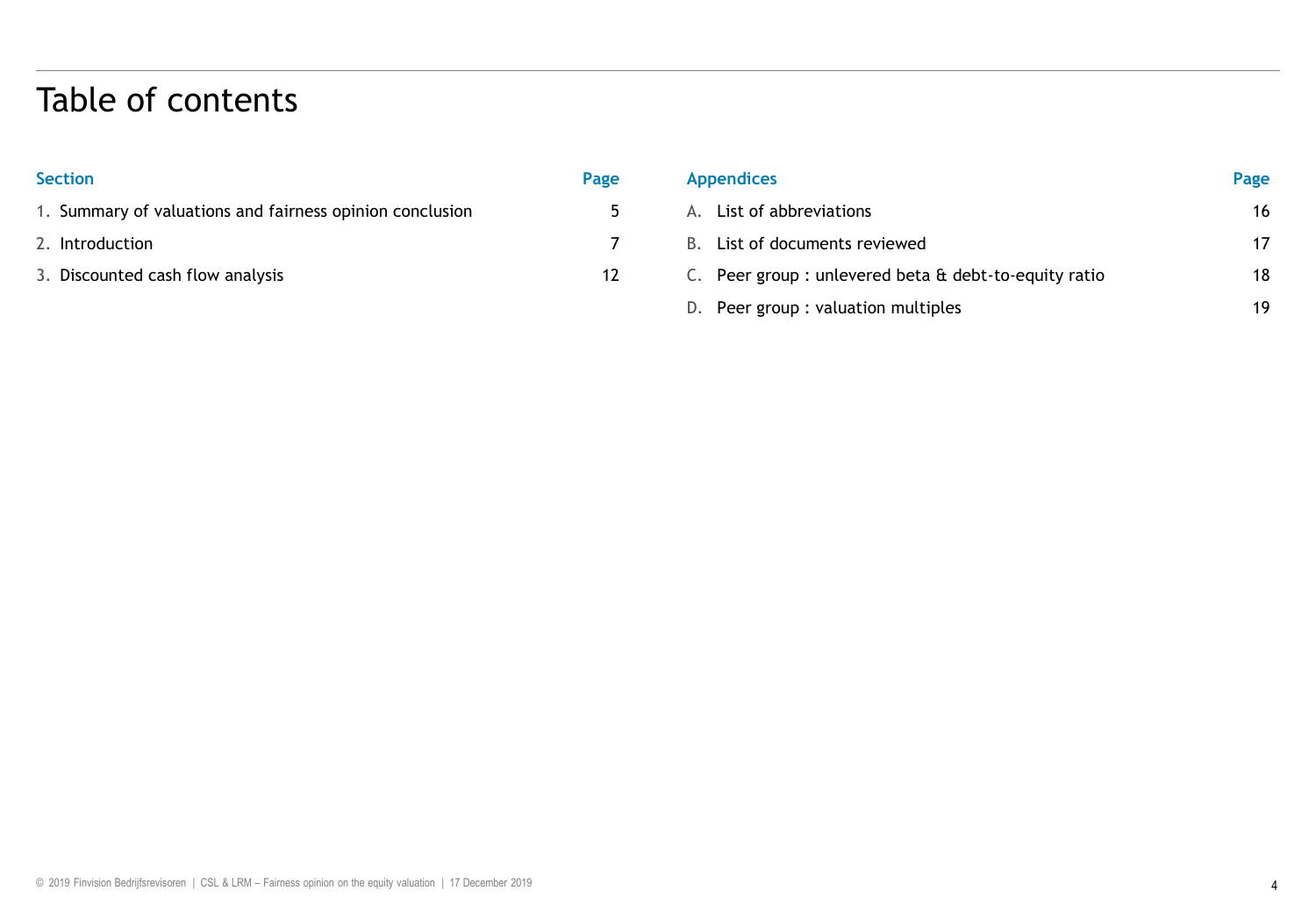

# **Section 1**

Summary of valuations and fairness opinion conclusion

| 1.             | Summary of valuations and fairness<br>opinion conclusion |  |
|----------------|----------------------------------------------------------|--|
| 2 <sup>1</sup> | Introduction                                             |  |
| 3.             | Discounted cash flow analysis                            |  |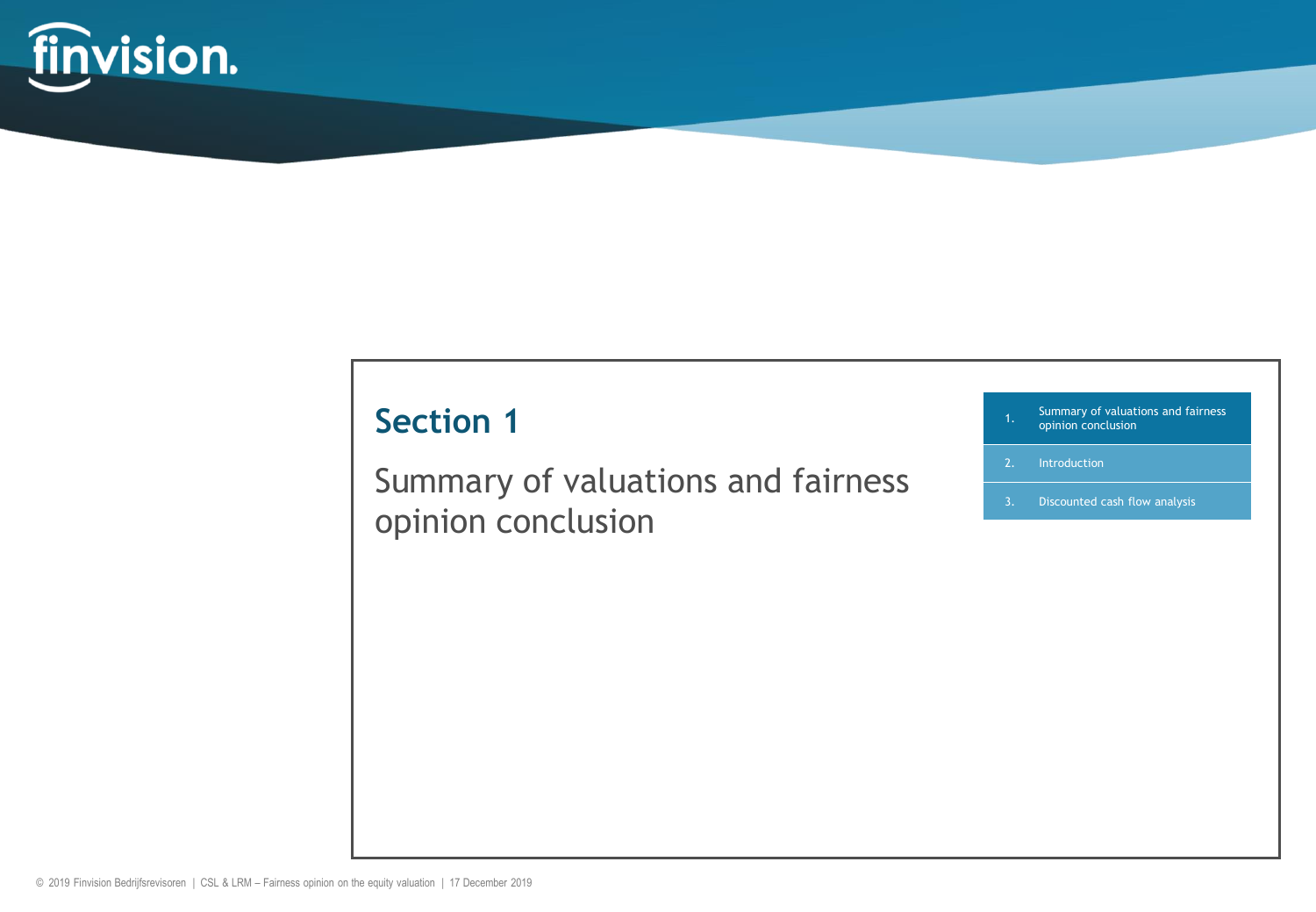# Summary of valuation methods & fairness opinion conclusion

**Fairness opinion : valuation summary**

|                                                                            | CSL       | <b>LRM</b>  |
|----------------------------------------------------------------------------|-----------|-------------|
| in EUR                                                                     | <b>BV</b> | <b>BVBA</b> |
| Share purchase price 100% of equity                                        | 650 000   | 380 000     |
| Assumed net financial debt position at 20 Dec 2019                         | (349 845) | (405 994)   |
| Implied enterprise value Crescent NV                                       | 999 845   | 785 994     |
|                                                                            |           |             |
| Fair market enterprise value (based on Crescent management business plan)  | 1719 566  | 2 265 586   |
| Assumed net financial debt position at 20 Dec 2019                         | (349 845) | (405 994)   |
| Fair market equity value 100% (based on Crescent management business plan) | 1 369 721 | 1859 593    |
|                                                                            |           |             |
| Actual consideration less fair market valuation                            | (369 876) | (1073599)   |

### **Fairness opinion conclusion**

- The aside table summarizes the valuation of the proposed transaction and the market equity valuation based on the DCF method.
- Based on the draft SPA's, the negotiated share purchase price for a 100% stake in CSL & LRM was respectively 650 KEUR & 380 KEUR.
- The DCF model (based on Crescent's management business plan for CSL & LRM, including synergy impact of the business combination with Crescent Group) results in the following fair market enterprise values and equity values :
	- The computed enterprise value of CSL amounts to 1,7 MEUR as compared to a computed equity value of CSL of 1,4 MEUR.
	- The computed enterprise value of LRM amounts to 2,3 MEUR as compared to a computed equity value of LRM of 1,9 MEUR.
- The negotiated share purchase prices for CLS and LRM are both below the computed equity values based on Crescent's management business plans (including synergy impact of the business combination), which implies that the synergy effects will have a positive impact on Crescent's valuation.

### **Fairness opinion conclusion** :

Based on our analysis and taking into consideration the Crescent's management business plan of CSL and LRM (including synergy impact of business combination with Crescent Group) and an assumed net financial debt position at acquisition date, the fair market equity value of CSL and LRM is above the Crescent's consideration of 650 KEUR for 100% of CSL shares and 380 KEUR for 100% of LRM shares.

Taking into account and subject to the different elements mentioned in this report, and, when considering the background of the retained valuation for the shares in CSL and LRM by the sellers, we are of the opinion that, as of the date of this opinion, the negotiated purchased price by the board of directors for shares of CSL and LRM be considered fair and justified from a financial point of view.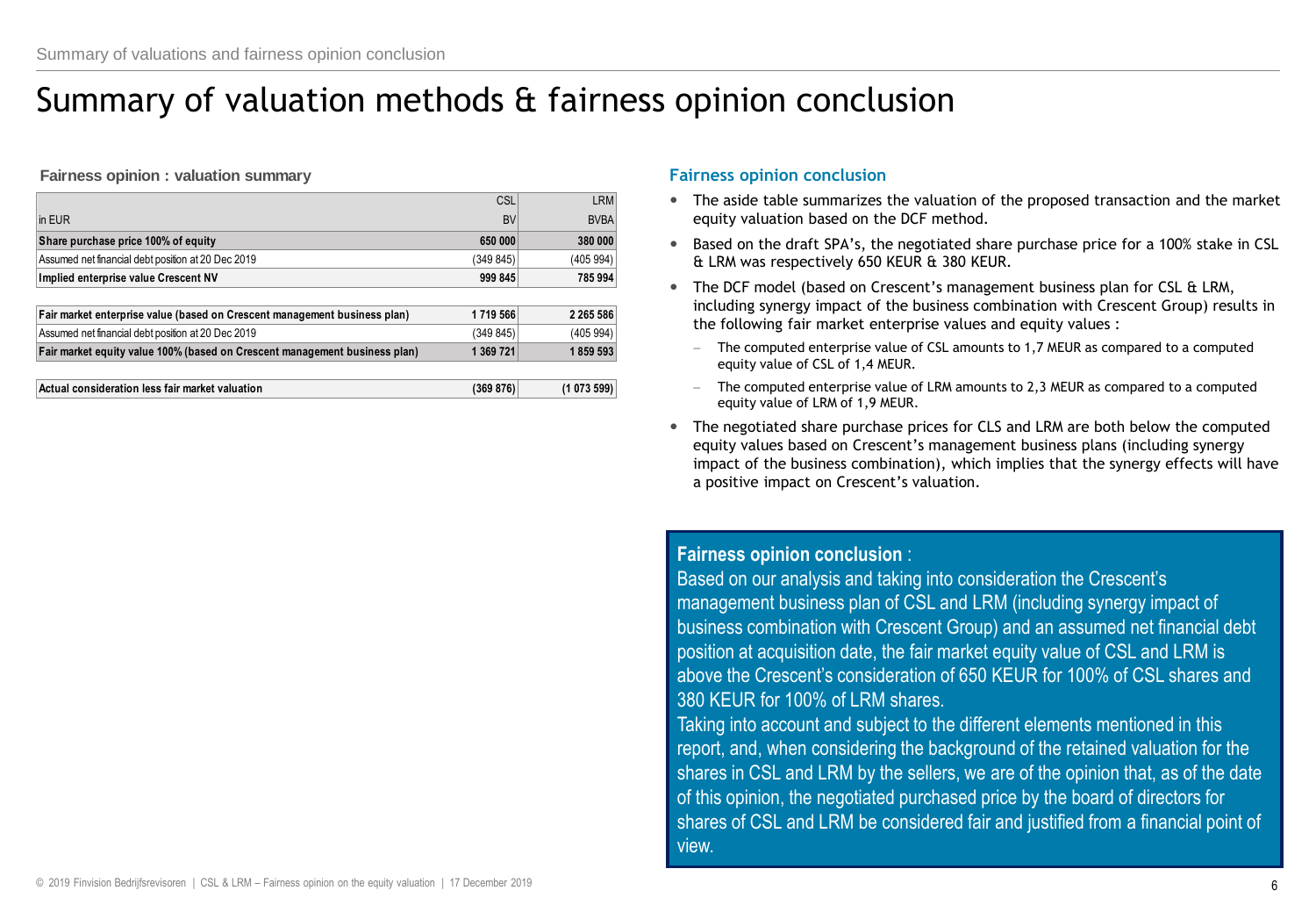

# **Section 2**

# Introduction

1. Summary of valuations and fairness opinion conclusion

2. Introduction

3. Discounted cash flow analysis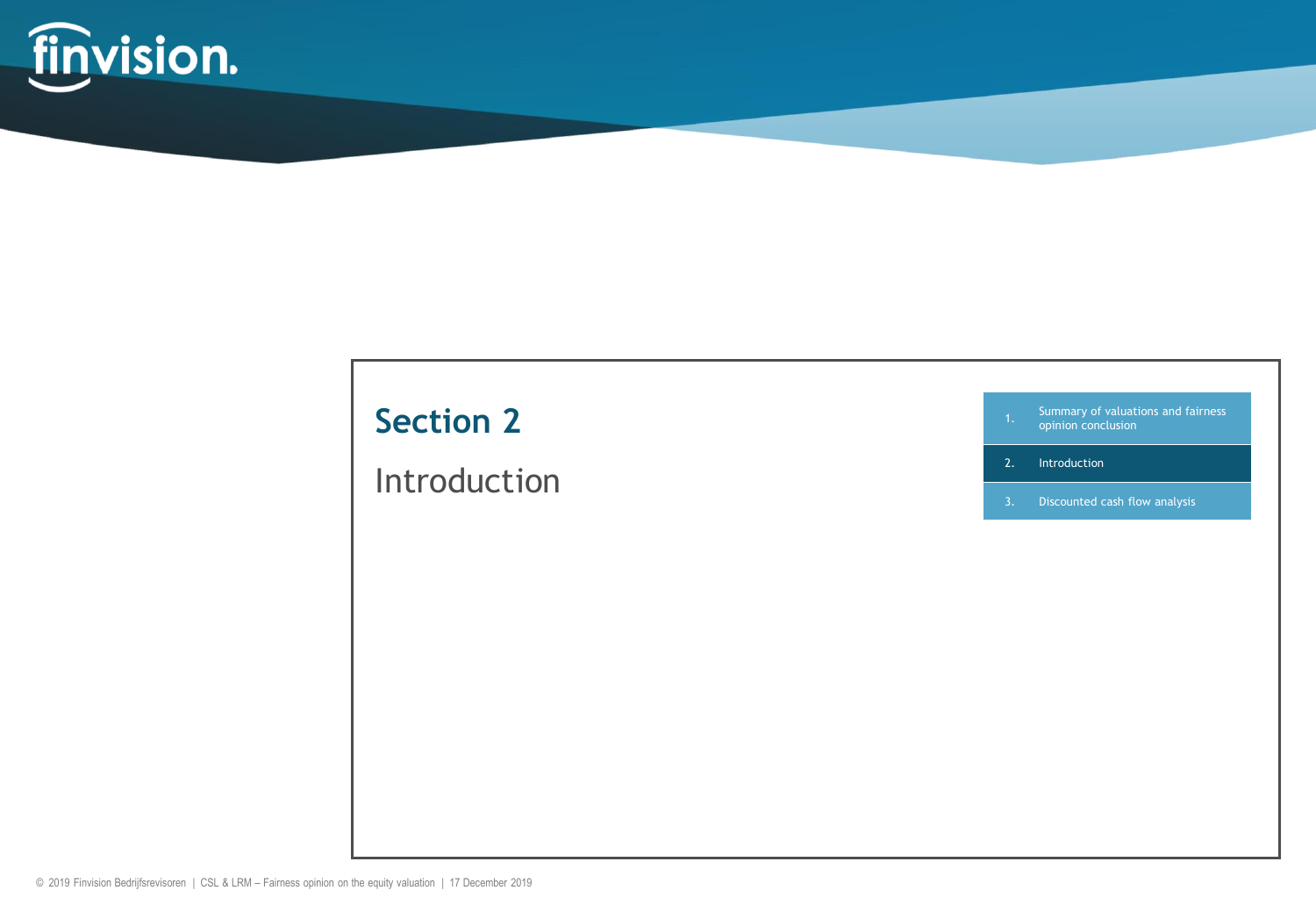### Introduction of parties involved and background of transaction

### **Crescent Smart Lighting BV (including its subsidiary Melowes BVBA)**

- We understand the acquisition of CSL would be essential for the integration and development of future "Smart Lighting" solutions from the Lighting division of the Crescent Group. The addition of CSL would allow Crescent Group to use the technology in which CSL has invested to broaden and diversify the existing range of LED luminaires. At the same time, the existing Belgian branch of CSL can be used to develop the Belgian market for public LED lighting.
- The technologies that were developed within Crescent Smart Lighting, will be commercialized as follows : (1) The Smart City Box intended within a wider Smart City platform to measure air quality, fine dust, humidity, temperature, noise with its sensors; and (2) The 4-channel driver that can do the color control of the RGB LED luminaires that Innolumis Public Lighting markets.
- Melowes BVBA (commercial name NozonSolar), a subsidiary of Crescent Smart Lighting BV, would be well positioned with its IOT solutions in a number of ports, and has a number of ongoing projects (in particular in the sea-port of Ostend). NozonSolar develops and manufactures products with a focus on ecological lighting and road safety systems, such as intelligent lighting for bicycle paths.
- We understand that the purchase price of the transaction was determined based on (1) an existing engineering contract and (2) the acquisition of the shares in Melowes BVBA (= NozonSolar), for which CSL paid 300 KEUR in FY17.

### **Livereach Media Europe BVBA**

- We understand the acquisition of LRM would be a useful addition to Crescent Group in terms of software competencies and would strengthen the IOT integration activities, in which the Group wishes to position itself.
- A number of existing customer contracts and projects are ongoing within LRM, which will form the basis for a contribution to the Group turnover that was estimated at an average of 1,0 MEUR per year.
- The commercialization of the LRM software product has only begun as of the second half of FY19. The company sells software licenses (3 years) together with additional services (hardware, setup and maintenance).
- LRM has incurred historical development costs which resulting in a finished product. We understand that the purchase price of the transaction was determined based on previous equity valuation of LRM (of 141 KEUR in Dec 2017) and the additional shareholder investments in LRM since this transaction (for software development).

### **Consequences for the acquiring company**

- Through the acquisition of both companies, Crescent will acquire a number of additional customers and technologies, which will strengthen its positioning in the Lighting divisions and adds skills to broaden its offer as an IOT integrator.
- Furthermore, Crescent will acquire all assets & liabilities of the acquired companies.

### **Entities in scope of Transaction**

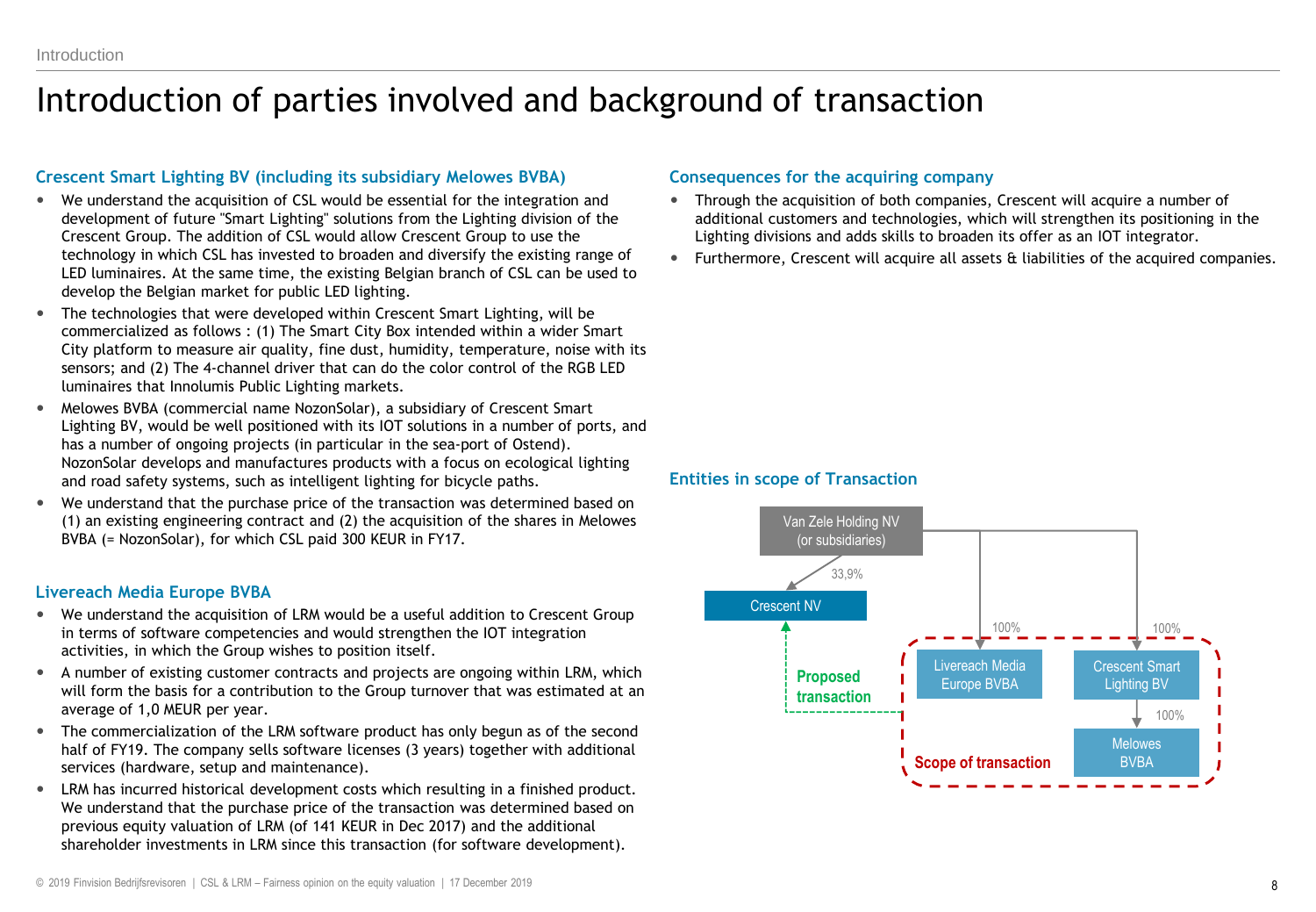# Overview of valuation methods applied

### **Overview of valuation methods applied**

- In order to assess the fairness of the equity valuation of Crescent, Finvision has withheld the following valuation method :
	- 1. Discounted Cash Flow method : An income approach based on the future expected cash flow generating potential of the business, based on management business plan.
	- 2. Multiples of comparable listed companies : Valuation based on multiples of future operating results of publicly traded peer companies.

### **Enterprise valuation to equity valuation & value per share**

- On the basis of the above valuation methods (DCF, comparable listed companies multiples) an enterprise value is obtained. This valuation represents the value of the company, free of any cash and debt.
- In order to come to the equity value of the company, the enterprise value is adjusted for the net financial debt position of the company.



### **DCF methodology**

- The income approach is based on the premise that the value of a business is dependent on the value of the cash flows that the business can be expected to generate in the future. These cash flows are then discounted to their present value equivalent, using a rate of return (WACC) that reflects the relative risk of the investment, as well as the time value of money.
- The enterprise value is obtained by summing up the discounted future free cash flows generated by the operations (after adjusting for the necessary capital expenditures and changes in working capital requirements). These residual free operational cash flows can be used to reimburse the invested capital (both debt and equity capital). The cash flows expected to be generated by a business are discounted to their present value equivalent, using a rate of return that reflects the relative risk of the investment, as well as the time value of money.
- The free cash flows to the firm (FCFF) are the cash flows before debt servicing (repayment of principal and financial charges) but after taxation, as follows :

| Free cash flow calculation                |                                          |  |  |  |  |
|-------------------------------------------|------------------------------------------|--|--|--|--|
| EBITDA                                    | <b>NOPLAT</b>                            |  |  |  |  |
| - Adjusted taxes                          | + Depreciations                          |  |  |  |  |
| - Change in w orking capital requirements | - Change in working capital requirements |  |  |  |  |
| - Capital expenditures                    | - Capital expenditures                   |  |  |  |  |
| $=$ FCFF                                  | $=$ FCFF                                 |  |  |  |  |

- NOPLAT is defined as Net Operating result Less Adjusted Taxes, which reflects a tax expense based on the operating result before financing expenses.
- Depreciations and amortizations are added back to NOPLAT, because these expenses do not reflect a cash outflow.
- Changes in net working capital are factored into the cash flows.
- Capital expenditures diminish the free cash flow and are to be subtracted. The DCF approach uses following formula to compute the net present value:
- The free cash flows are discounted using the WACC (Weighted Average Cost of Capital) as follows :

$$
DCF = \frac{CF_1}{(1 + WACC)^1} + \frac{CF_2}{(1 + WACC)^2} + \dots + \frac{CF_n}{(1 + WACC)^n}
$$

- The WACC consists of the cost of equity capital and the cost of debt capital. The WACC critically depends on industry and company specific risks. The discount factor is based on the required return for both debt capital and equity capital employed.
- The main advantages of the DCF method are as follows : (1) The method is not dependent on financial markets; and (2) It captures the company's future growth prospects. The main difficulties involved relate to the accurately predicting medium to long term cash flows, while the method is highly dependent on certain model parameters (e.g. WACC).

### **Multiples of comparable listed companies methodology**

 The valuation method is relative rather than absolute, but serves as a sanity-check to DCF. The main difficulty lies in the selection of listed peers with real comparability.

The valuation will be performed based on the DCF valuation method, the implied multiples were examined compared to the peer group multiples.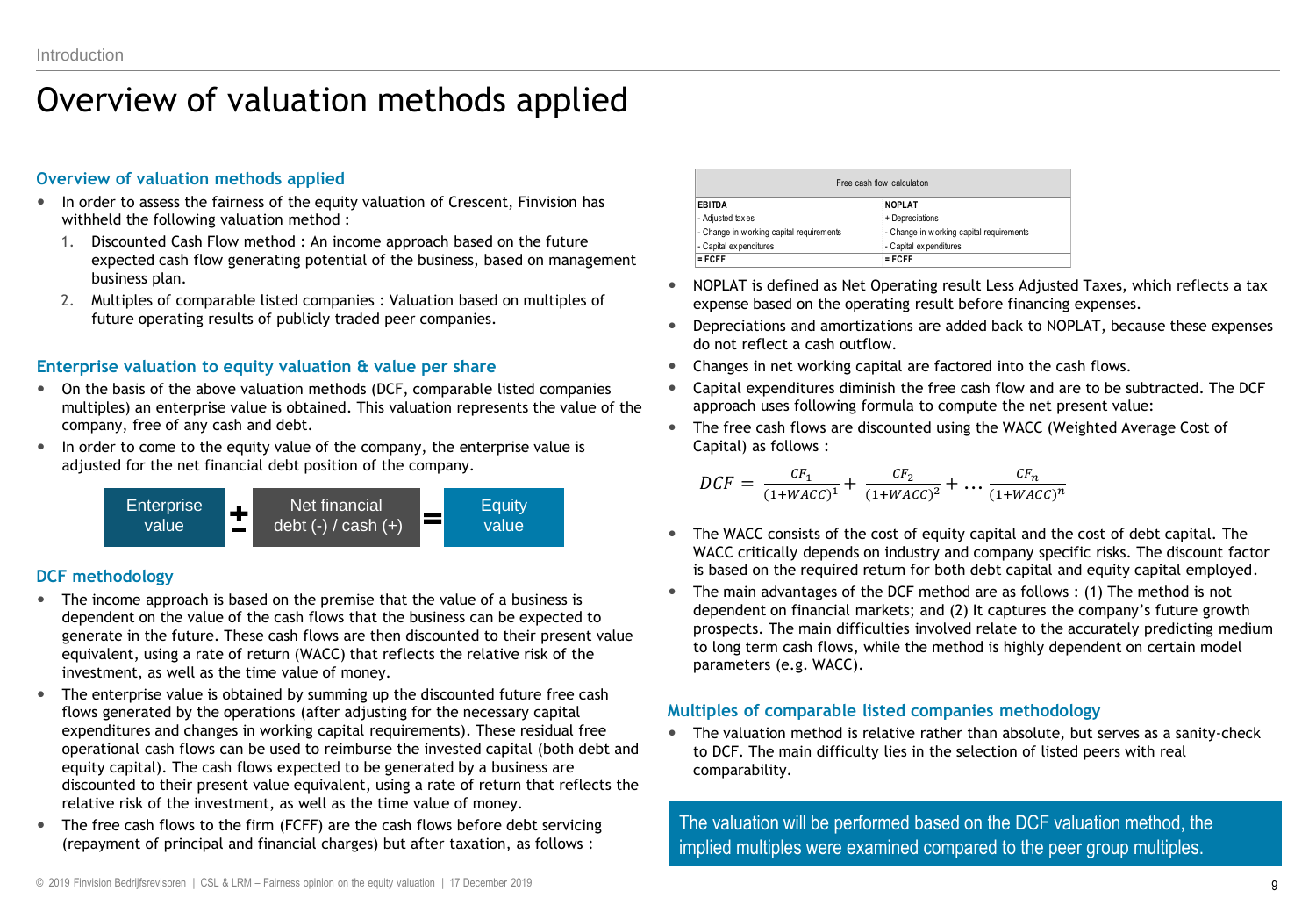### Management business plan : main assumptions

**Business plan - Crescent Smart Lighting BV**

|                           | <b>FY20</b> | <b>FY21</b> | <b>FY22</b> | <b>FY23</b> | <b>FY24</b> |
|---------------------------|-------------|-------------|-------------|-------------|-------------|
| In KEUR                   | (12m)       | (12m)       | (12m)       | (12m)       | (12m)       |
| 4 - channel driver        | 38          | 213         | 588         | 825         | 1013        |
| Smart city box            | 350         | 481         | 613         | 744         | 875         |
| Projects                  | 150         | 250         | 350         | 450         | 550         |
| Revenue                   | 538         | 944         | 1 550       | 2019        | 2 4 3 8     |
| 4 - channel driver        | (26)        | (123)       | (333)       | (455)       | (560)       |
| Smart city box            | (200)       | (275)       | (350)       | (425)       | (500)       |
| Projects                  | (120)       | (200)       | (280)       | (360)       | (440)       |
| COGS                      | (346)       | (598)       | (963)       | (1240)      | (1500)      |
| <b>Gross Margin</b>       | 191         | 346         | 588         | 779         | 938         |
| Gross margin % of revenue | 36%         | 37%         | 38%         | 39%         | 38%         |
| Personnel                 | (121)       | (178)       | (319)       | (465)       | (476)       |
| Other opex                | (69)        | (76)        | (96)        | (110)       | (126)       |
| <b>OPEX</b>               | (190)       | (255)       | (415)       | (574)       | (602)       |
| <b>EBITDA</b>             | 1           | 91          | 173         | 204         | 335         |
| EBITDA % of revenue       | 0%          | 10%         | 11%         | 10%         | 14%         |
|                           |             |             |             |             |             |
| Change in working capital | (1)         | (350)       | (129)       | (196)       | (141)       |
| <b>CAPEX</b>              |             |             |             |             |             |
|                           |             |             |             |             |             |

### **Comments**

- The above tables summarize Crescent' management business plans for each of the acquired entities (including working capital changes and planned investments), including any synergy impacts from integration Crescent Group. In a standalone scenario, we understand such synergy effects would not apply.
- CSL is forecasted to gradually increase revenue on the Smart city box sales and project sales, while the 4 channel driver revenue is forecasted to have an exponential growth in sales : from 38 KEUR in FY20 to 1.013 KEUR by FY24, becoming the largest revenue generation business line. Gross margin is expected to remain stable at c. 38% of revenue. EBTIDA is expected to increase from 1 KEUR in FY20 to 335 KEUR in FY24.

#### **Business plan - Livereach Media Europe BVBA**

|                                                        | <b>FY20</b> | <b>FY21</b> | <b>FY22</b> |
|--------------------------------------------------------|-------------|-------------|-------------|
| In KEUR                                                | (12m)       | (12m)       | (12m)       |
| Client 1 - contract obtained                           | 440         | 150         | 150         |
| Client 1 - contract under negociation (proposal phase) | 269         | 174         | 241         |
| <b>Total Client 1</b>                                  | 709         | 324         | 391         |
| Client 2                                               | 50          | 50          | 50          |
| Client 3                                               | 13          | 13          | 13          |
| Client group A                                         | 200         | 220         | 242         |
| Client group B                                         | 140         | 150         | 150         |
| Client group B                                         | 60          | 180         | 300         |
| Client 4                                               | 15          | 20          | 20          |
| Other projects                                         | 478         | 633         | 775         |
| Revenue                                                | 1 1 8 7     | 957         | 1 1 6 6     |
| COGS                                                   | (717)       | (398)       | (416)       |
| Gross margin                                           | 470         | 558         | 750         |
| Gross margin % of revenue                              | 40%         | 58%         | 64%         |
| <b>OPEX</b>                                            | (301)       | (358)       | (462)       |
| <b>EBITDA</b>                                          | 169         | 200         | 288         |
| EBITDA % of revenue                                    | 14%         | 21%         | 25%         |
|                                                        |             |             |             |
| Change in working capital                              | (107)       | (18)        | (18)        |
| <b>CAPEX</b>                                           | (20)        | (25)        | (25)        |

 LRM is forecasted to generate c. 1,1 MEUR per year in the next 3 years. We understand that currently the company has a large client in the Netherland, with whom a contract was already signed (and part still under negotiation). Gross margin is expected to increase as software licenses revenue is c. 100% gross margin, compared to hardware & set-up costs at the start of the project. EBITDA is forecasted to increase from 169 KEUR in FY20 to 288 KEUR by FY22.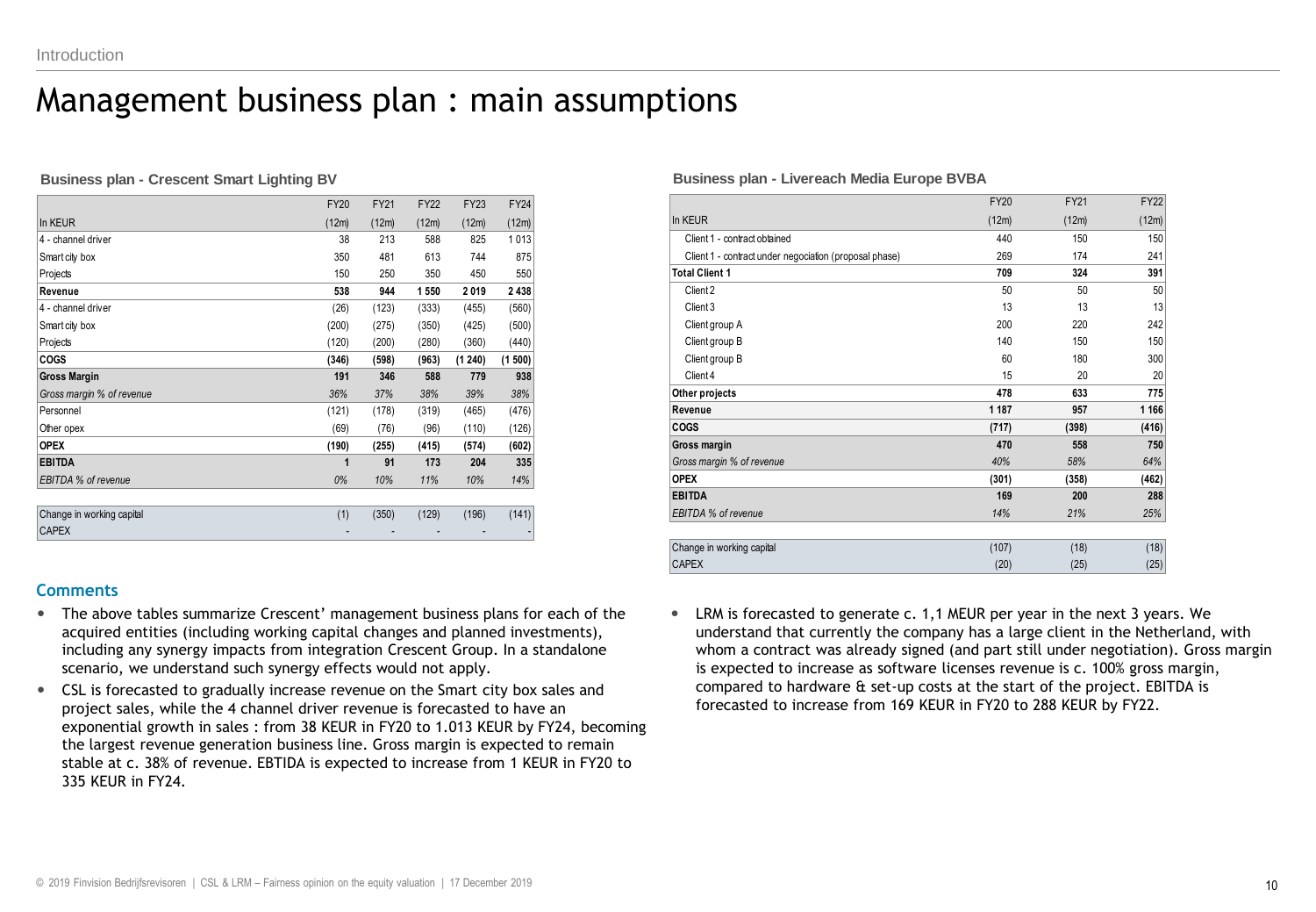# Balance sheet & net financial debt position of CSL & LRM

#### **Balance sheet - Crescent Smart Lighting BV**

|                                  | 31 Dec | 31 Dec | 12 Dec |
|----------------------------------|--------|--------|--------|
| In KEUR                          | 2017   | 2018   | 2019   |
| Tangible fixed assets            |        | ٠      |        |
| Participation Melowes (100%)     | ٠      | ٠      | 300    |
| <b>Total fixed assets</b>        |        |        | 300    |
| Trade receivable                 | 348    | 47     | 133    |
| Bad debts                        |        |        | (133)  |
| Trade payable                    | (54)   | (11)   | (8)    |
| Trade working capital            | 294    | 36     | (8)    |
| Social debt                      | (3)    | (4)    |        |
| VAT position                     |        |        | (5)    |
| Other working capital            | (3)    | (4)    | (5)    |
| Total working capital            | 291    | 32     | (13)   |
| <b>Total employed assets</b>     | 291    | 32     | 287    |
| Share capital                    | (18)   | (18)   | (18)   |
| Reserves                         | (295)  | 73     | 80     |
| <b>Equity</b>                    | (313)  | 55     | 62     |
| C/A Van Zele Holding             |        | (100)  | (300)  |
| C/A Innolumis Public Lighting BV |        |        | (50)   |
| Cash                             | 22     | 13     | 0      |
| Net financial position           | 22     | (87)   | (350)  |
| <b>Total financing</b>           | (291)  | (32)   | (287)  |

### **Comments**

- The above table summarizes the balance sheet position of Crescent Smart Lighting BV.
- In Jan 2019, Melowes BVBA was acquired by CSL for 300 KEUR. The reported equity value of Melowes BVBA at 31 Dec 2018 amounted to 21 KEUR.
- The net financial debt position of CSL amounts to -350 KEUR, while the net cash position of subsidiary Melowes BVBA amounts to +39 KEUR, or a consolidated net debt position of -311 KEUR.
- Note that CSL also has a debt position towards Innolumis (part of Crescent).

### **Balance sheet - Livereach Media Europe BVBA**

|                                  | 31 Dec | 31 Oct |
|----------------------------------|--------|--------|
| In KEUR                          | 2018   | 2019   |
| <b>Total fixed assets</b>        | 32     | 32     |
| Trade receivables                | 228    | 54     |
| Trade payable                    | (288)  | (129)  |
| Social debt                      | (38)   | 8      |
| VAT                              | (7)    | 11     |
| Deferred costs                   | 8      | 7      |
| Accrued costs                    | (6)    | (0)    |
| Total working capital            | (104)  | (50)   |
| <b>Total employed assets</b>     | (72)   | (18)   |
| Share capital                    | (129)  | (129)  |
| Uncalled capital                 | 10     | 10     |
| Reserves                         | 519    | 547    |
| Equity                           | 400    | 427    |
| <b>Provisions</b>                | (3)    | (3)    |
| Shareholder debt                 | (231)  | (249)  |
| Opticash ING BE11 3631 6700 5748 | (95)   | (95)   |
| Other debt                       | (9)    | (5)    |
| Received advances on capital     | (3)    | (58)   |
| <b>Cash</b>                      | 14     |        |
| <b>Net financial position</b>    | (324)  | (406)  |
| <b>Total financing</b>           | 72     | 18     |

#### **Comments**

- The above table summarizes the balance sheet position of Livereach Media Europe BVBA.
- The reported equity value at 31 Oct 2019 was negative at -427 KEUR.
- The net financial debt position amounted to 406 KEUR, which includes the following shareholder debts (128 KEUR Van Zele Holding NV, 120 KEUR Adisys and 58 KEUR advances on capital).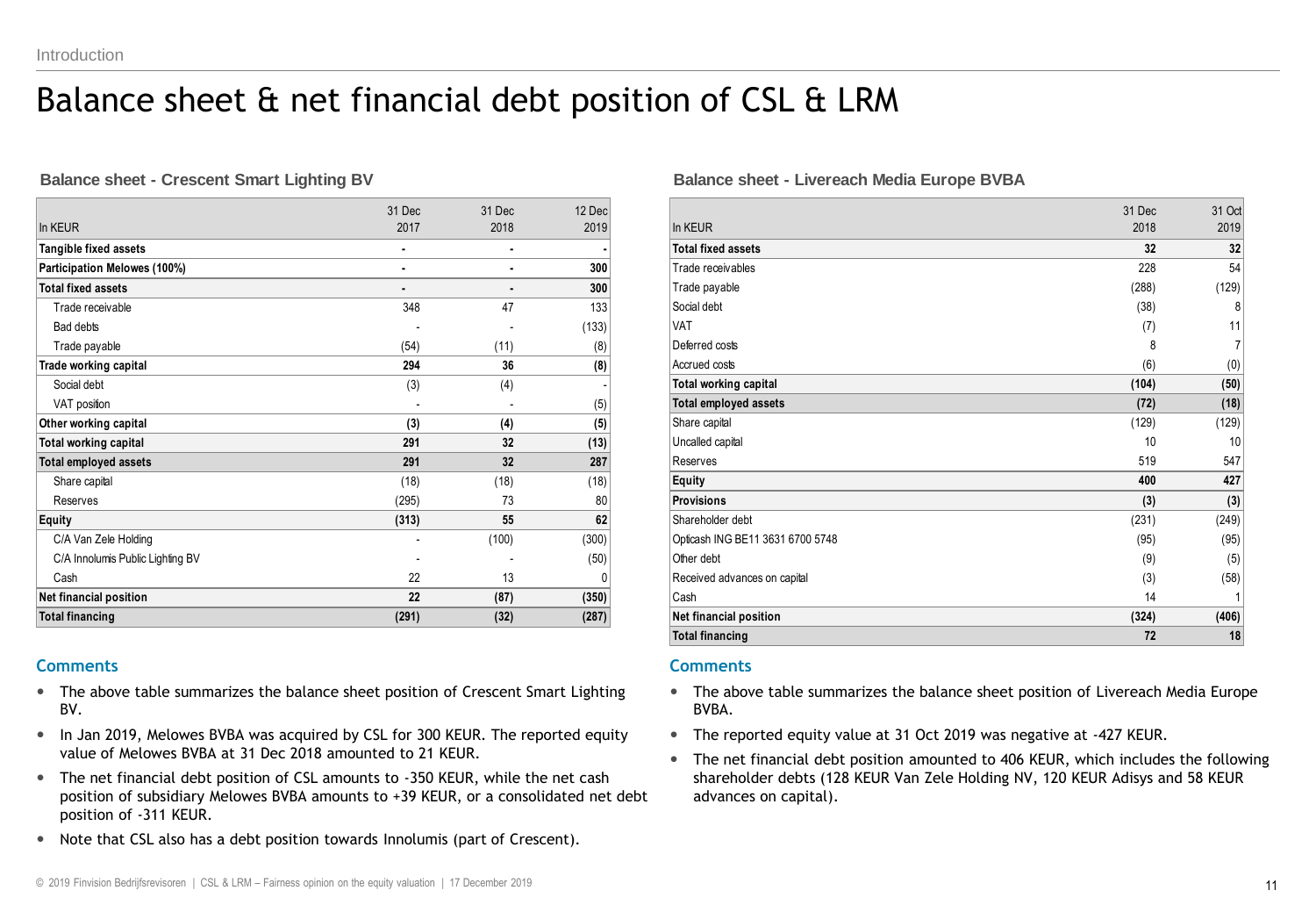

# **Section 3**

# Discounted cash flow analysis

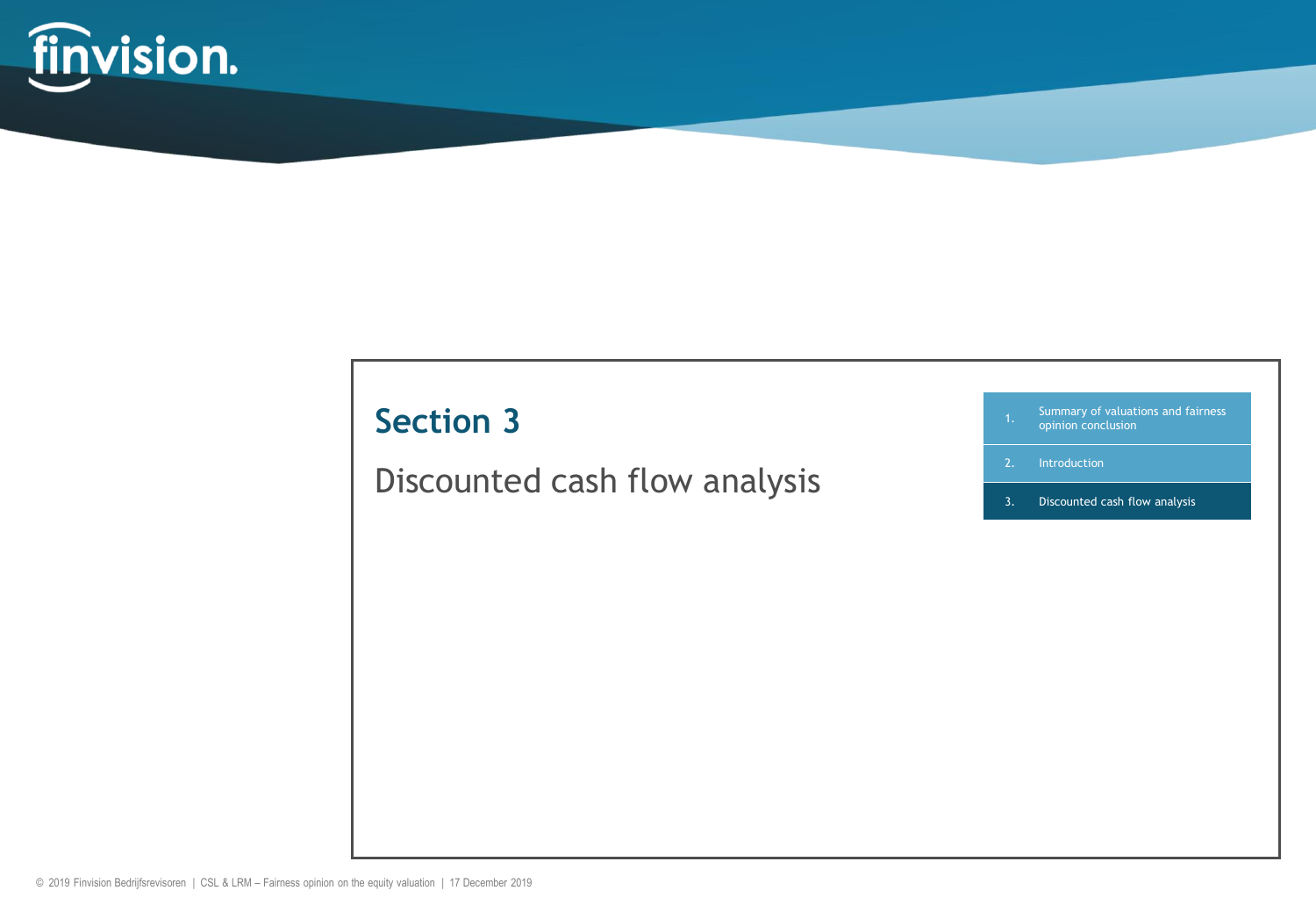# CSL DCF valuation based on management business plan

#### **WACC calculation - Crescent NV**

|                               | Rate   | Source                                                         |
|-------------------------------|--------|----------------------------------------------------------------|
| <b>Cost of equity</b>         |        |                                                                |
| Risk free rate                | 0,58%  | Belgian OLO 10y. Monthly average over last 5 years             |
| Beta adjusted (unlevered)     | 0,81   | Median of selected comparable companies (5 year average)       |
| Beta (levered by calculation) | 0,90   | Based on target capital structure                              |
| Equity market risk premium    | 5,80%  | Belgian risk premium (Damodaran Jul 2019)                      |
| Unsystematic factors          | 4,55%  | Duff & Phelps 2017 - size premium (on market cap)              |
| Unsystematic factors          | 4,00%  | Company specific risk factor (turnaround phaze & growth plans) |
| Cost of equity                | 14,34% |                                                                |
| Cost of debt                  |        |                                                                |
| Risk free rate                | 0,58%  | Belgian OLO 10y. Monthly average over last 5 years             |
| Debt margin                   | 5,00%  | Based on company specific loans                                |
| Pre-tax cost of debt capital  | 5,58%  |                                                                |
| Tax rate                      | 25,0%  | Belgian long term corporate tax rate                           |
| Cost of debt after tax        | 4,19%  |                                                                |
| <b>Capital structure</b>      |        |                                                                |
| Equity                        | 87%    | Average of selected comparable companies (5 year average)      |
| Debt                          | 13%    | and representative of average market participant               |
| D/E-ratio                     | 0,14   |                                                                |
| <b>WACC</b> - post tax        | 13,06% |                                                                |

#### **Comments**

- Finvision has discounted the company's cash flows using a weighted average cost of capital (WACC) of 13,06% of Crescent Group.
- The calculation is shown above and implies the following assumptions :
	- Target capital structure of 14% (net financial debt / enterprise value).
	- Cost of equity was based on the capital asset pricing model formula (unlevered beta of 0,81).
	- Cost of debt is composed of OLO 10 years increased with a debt margin, i.e. a current pretax debt cost of 4,19%.
- The implied EV/EBITDA FY24 multiple is in line with the peer group market multiples (see Appendix D).

#### **Discounted cashflow model - Crescent Smart Lighting**

|                                         | <b>ACT</b>  | FC:   | <b>BU</b>                       | <b>BU</b>   | <b>BU</b>   | <b>BU</b>   |                          |                   |
|-----------------------------------------|-------------|-------|---------------------------------|-------------|-------------|-------------|--------------------------|-------------------|
| <b>KEUR</b>                             | <b>FY18</b> | FY19: | <b>FY20</b>                     | <b>FY21</b> | <b>FY22</b> | <b>FY23</b> | <b>BU</b><br><b>FY24</b> | Terminal<br>value |
| Revenue                                 |             |       | 538                             | 944         | 1 5 5 0     | 2019        | 2 4 3 8                  | 2 4 3 8           |
| <b>EBITDA</b>                           |             |       | 1                               | 91          | 173         | 204         | 335                      | 335               |
| Depreciations                           |             |       | ä,                              | ٠           |             |             |                          |                   |
| EBIT                                    |             |       | 1                               | 91          | 173         | 204         | 335                      | 335               |
| Taxes                                   |             |       |                                 |             |             |             |                          |                   |
| Depreciations                           |             |       |                                 |             |             |             |                          |                   |
| <b>CAPEX</b>                            |             |       | ٠                               |             |             |             |                          |                   |
| Delta working capital                   |             |       | 5                               | (350)       | (129)       | (196)       | (141)                    |                   |
| Pre-tax cash flow                       |             |       | $\overline{7}$                  | (259)       | 44          | 9           | 194                      | 335               |
| Discount period                         |             |       | 0.50                            | 1.50        | 2,50        | 3.50        | 4,50                     | 4,50              |
| Discount factor                         |             |       | 0.94                            | 0.83        | 0.74        | 0.65        | 0,58                     | 0.58              |
| Discounted pre-tax cash flow            |             |       | 6                               | (215)       | 33          | 6           | 112                      | 193               |
| Terminal value                          |             |       |                                 |             |             |             |                          | 1779              |
| Present value of cash flows (FY20-FY22) | (59)        |       |                                 |             |             |             |                          |                   |
| Terminal value (post FY25)              | 1779        |       |                                 |             |             |             |                          |                   |
| <b>Enterprise value</b>                 | 1720        |       |                                 |             |             |             |                          |                   |
| Adjusted net financial debt             | (350)       |       | Implied EV/EBITDA multiple FY21 |             |             |             |                          | 18,8x             |
| <b>Equity value</b>                     | 1370        |       | Implied EV/EBITDA multiple FY24 |             |             |             |                          | 5,1x              |

#### **Sensitivity analysis - Market equity value**

| Market equity value   |    | <b>WACC</b> |         |         |         |         |
|-----------------------|----|-------------|---------|---------|---------|---------|
|                       |    | 11.06%      | 12.06%  | 13.06%  | 14.06%  | 15,06%  |
|                       | 0% | 1486        | 1 2 5 8 | 1068    | 907     | 770     |
|                       | 1% | 1695        | 1427    | 1 206   | 1 0 2 2 | 867     |
| Long term growth rate | 2% | 1949        | 1629    | 1 3 7 0 | 1 1 5 6 | 978     |
|                       | 3% | 2 2 6 7     | 1875    | 1566    | 1 3 1 5 | 1 1 0 9 |
|                       | 4% | 2674        | 2 1 8 3 | 1805    | 1 505   | 1262    |

The DCF model (based on realization of the management business plan), a WACC of 13,06% and a terminal value based on 2% terminal growth assumption, results into an estimated market equity value of CSL of 1,4 MEUR.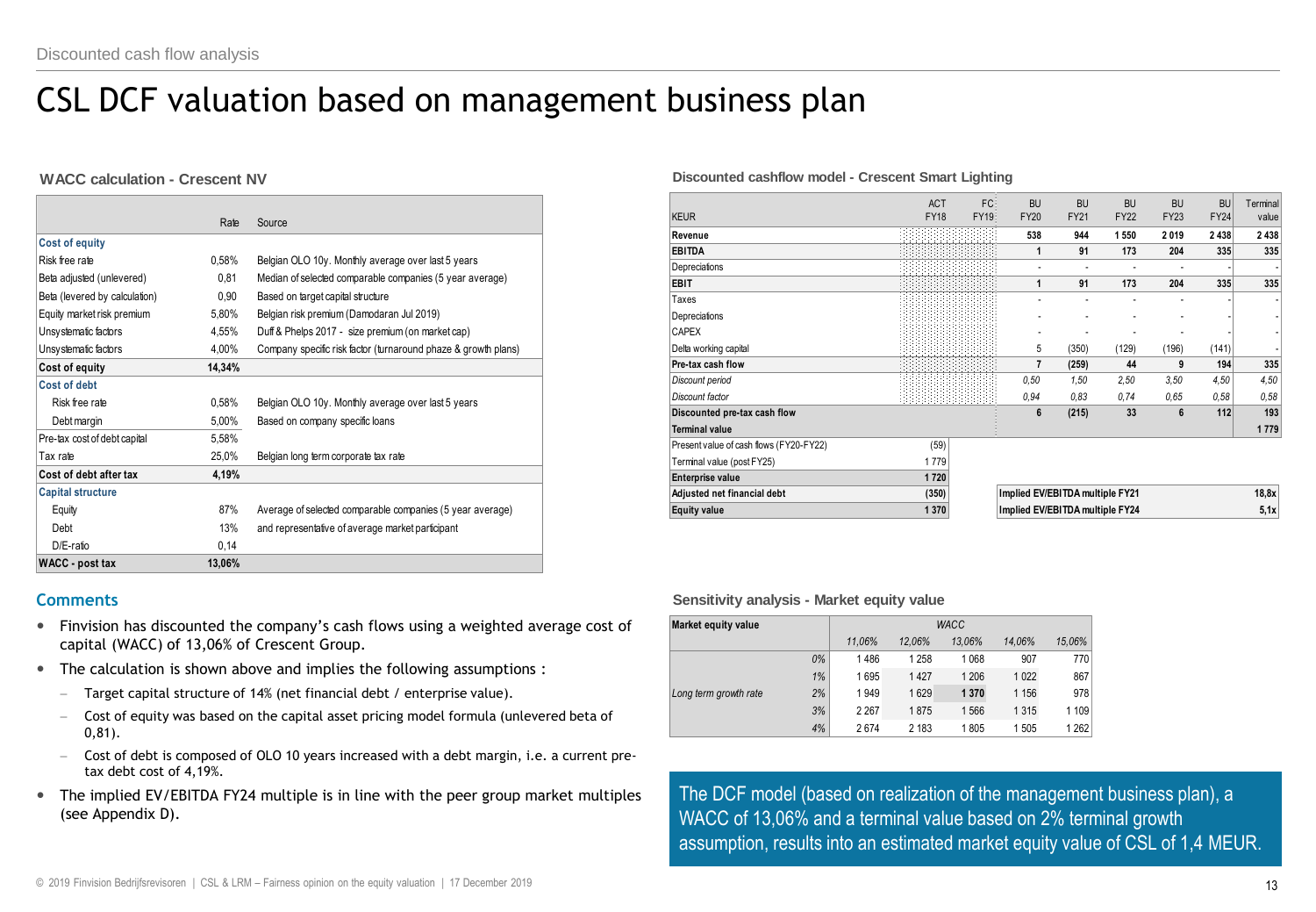# LRM DCF valuation based on management business plan

#### **WACC calculation - Crescent NV**

|                               | Rate   | Source                                                         |
|-------------------------------|--------|----------------------------------------------------------------|
| <b>Cost of equity</b>         |        |                                                                |
| Risk free rate                | 0,58%  | Belgian OLO 10y. Monthly average over last 5 years             |
| Beta adjusted (unlevered)     | 0,81   | Median of selected comparable companies (5 year average)       |
| Beta (levered by calculation) | 0,90   | Based on target capital structure                              |
| Equity market risk premium    | 5,80%  | Belgian risk premium (Damodaran Jul 2019)                      |
| Unsystematic factors          | 4,55%  | Duff & Phelps 2017 - size premium (on market cap)              |
| Unsystematic factors          | 4,00%  | Company specific risk factor (turnaround phaze & growth plans) |
| Cost of equity                | 14,34% |                                                                |
| Cost of debt                  |        |                                                                |
| Risk free rate                | 0,58%  | Belgian OLO 10y. Monthly average over last 5 years             |
| Debt margin                   | 5,00%  | Based on company specific loans                                |
| Pre-tax cost of debt capital  | 5,58%  |                                                                |
| Tax rate                      | 25,0%  | Belgian long term corporate tax rate                           |
| Cost of debt after tax        | 4,19%  |                                                                |
| <b>Capital structure</b>      |        |                                                                |
| Equity                        | 87%    | Average of selected comparable companies (5 year average)      |
| Debt                          | 13%    | and representative of average market participant               |
| D/E-ratio                     | 0,14   |                                                                |
| <b>WACC</b> - post tax        | 13,06% |                                                                |

#### **Comments**

- Finvision has discounted the company's cash flows using a weighted average cost of capital (WACC) of 13,06% of Crescent Group.
- The calculation is shown above and implies the following assumptions :
	- Target capital structure of 14% (net financial debt / enterprise value);
	- Cost of equity was based on the capital asset pricing model formula (unlevered beta of 0,81);
	- Cost of debt is composed of OLO 10 years increased with a debt margin, i.e. a current pretax debt cost of 4,19%.
- The implied EV/EBITDA FY22 multiple is in line with the peer group market multiples (see Appendix D).

#### **Discounted cashflow model - Livereach Media Europe**

| <b>KEUR</b>                             |         | <b>ACT</b><br><b>FY18</b>       | FC.<br><b>FY19</b> | <b>BU</b><br><b>FY20</b> | <b>BU</b><br><b>FY21</b> | <b>BU</b><br><b>FY22</b> | Terminal<br>value |
|-----------------------------------------|---------|---------------------------------|--------------------|--------------------------|--------------------------|--------------------------|-------------------|
| Revenue                                 |         |                                 |                    | 1 1 8 7                  | 957                      | 1 1 6 6                  | 1 1 6 6           |
| <b>EBITDA</b>                           |         |                                 |                    | 169                      | 200                      | 288                      | 288               |
| Depreciations                           |         |                                 |                    |                          |                          |                          | (5)               |
| <b>EBIT</b>                             |         |                                 |                    | 169                      | 200                      | 288                      | 283               |
| Taxes                                   |         |                                 |                    |                          |                          |                          |                   |
| Depreciations                           |         |                                 |                    |                          |                          |                          | 5                 |
| <b>CAPEX</b>                            |         |                                 |                    | (20)                     | (25)                     | (25)                     | (5)               |
| Delta working capital                   |         |                                 |                    | (107)                    | (18)                     | (18)                     |                   |
| Pre-tax cash flow                       |         |                                 |                    | 42                       | 156                      | 244                      | 283               |
| Discount period                         |         |                                 |                    | 0.50                     | 1,50                     | 2,50                     | 2,50              |
| Discount factor                         |         |                                 |                    | 0.94                     | 0.83                     | 0,74                     | 0,74              |
| Discounted pre-tax cash flow            |         |                                 |                    | 39                       | 130                      | 180                      | 208               |
| <b>Terminal value</b>                   |         |                                 |                    |                          |                          |                          | 1916              |
| Present value of cash flows (FY20-FY22) | 349     |                                 |                    |                          |                          |                          |                   |
| Terminal value (post FY25)              | 1916    |                                 |                    |                          |                          |                          |                   |
| Enterprise value                        | 2 2 6 6 |                                 |                    |                          |                          |                          |                   |
| Adjusted net financial debt             | (406)   | Implied EV/EBITDA multiple FY20 |                    |                          |                          |                          | 11,0x             |
| <b>Equity value</b>                     | 1860    | Implied EV/EBITDA multiple FY22 |                    |                          |                          | 6,5x                     |                   |

#### **Sensitivity analysis - Market equity value**

| <b>Market equity value</b> |    | <b>WACC</b> |         |         |         |         |  |  |  |  |  |  |
|----------------------------|----|-------------|---------|---------|---------|---------|--|--|--|--|--|--|
|                            |    | 11.06%      | 12.06%  | 13.06%  | 14.06%  | 15,06%  |  |  |  |  |  |  |
|                            | 0% | 1920        | 1711    | 1 5 3 4 | 1 3 8 3 | 1 2 5 3 |  |  |  |  |  |  |
|                            | 1% | 2 1 3 7     | 1889    | 1684    | 1510    | 1361    |  |  |  |  |  |  |
| Long term growth rate      | 2% | 2401        | 2 1 0 3 | 1860    | 1657    | 1485    |  |  |  |  |  |  |
|                            | 3% | 2732        | 2 3 6 4 | 2071    | 1830    | 1630    |  |  |  |  |  |  |
|                            | 4% | 3 1 5 5     | 2690    | 2 3 2 8 | 2 0 3 9 | 1802    |  |  |  |  |  |  |

The DCF model (based on realization of the management business plan), a WACC of 13,06% and a terminal value based on 2% terminal growth assumption, results into an estimated market equity value of LRM of 1,9 MEUR.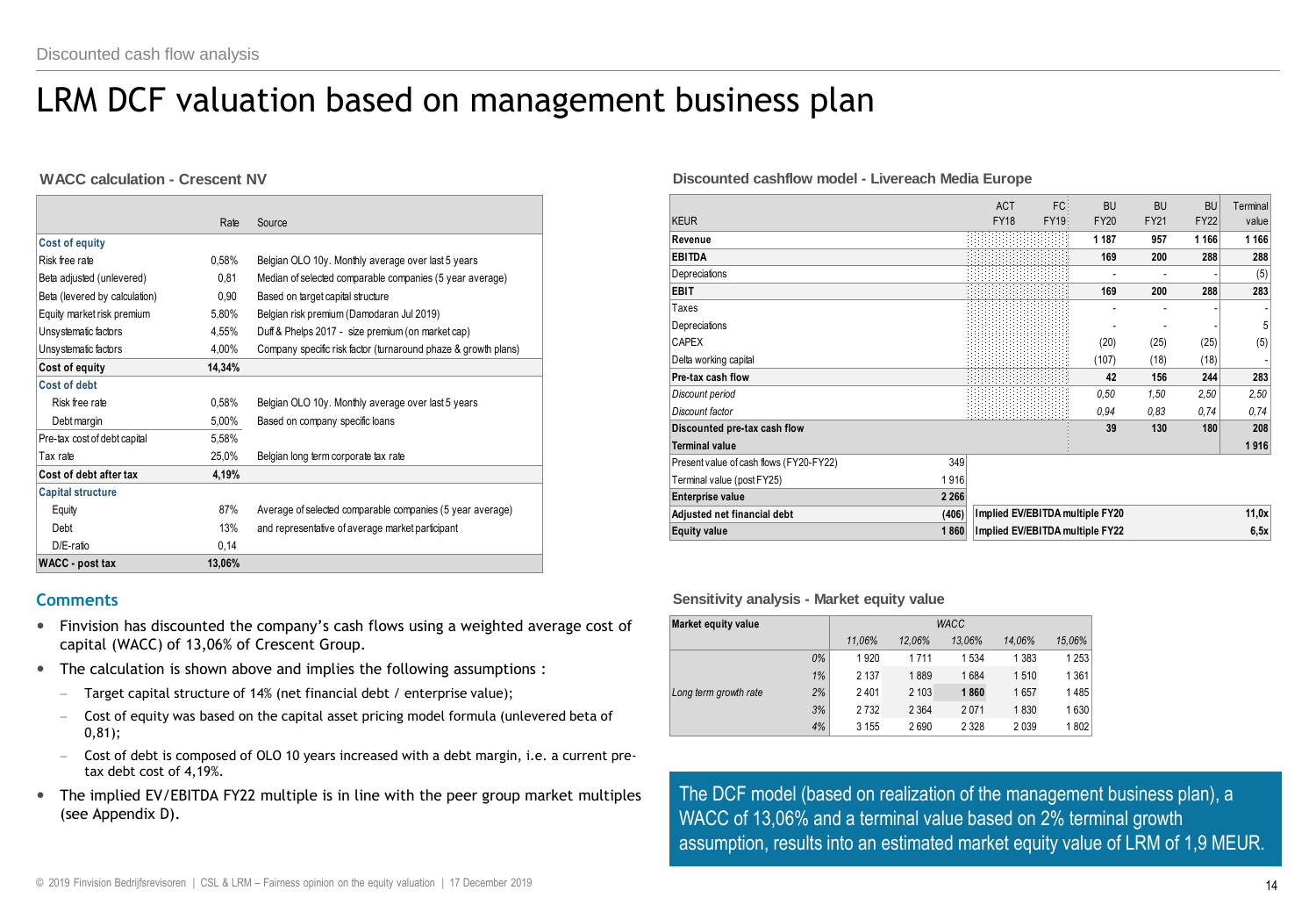

### **Appendices**

- A. List of abbreviations
- B. List of key documents reviewed
- C. Peer group : unlevered beta & debt-to-equity ratio
- D. Peer group : valuation multiples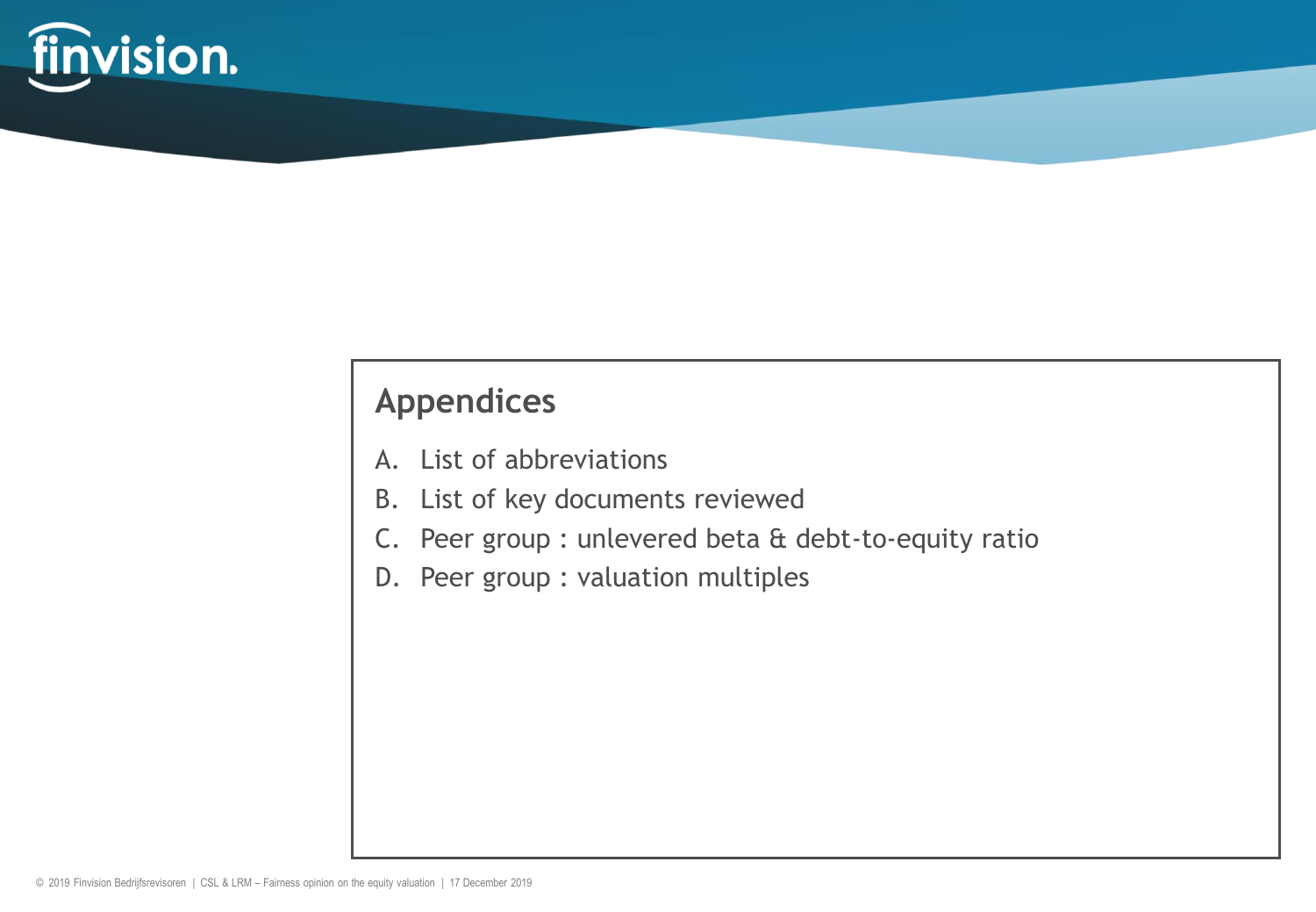# A. List of abbreviations

| BV(BA)        | Besloten Vennootschap (met Beperkte Aansprakelijkheid)                  | P&L         | Profit and loss statement        |
|---------------|-------------------------------------------------------------------------|-------------|----------------------------------|
| c.            | Circa                                                                   | <b>WACC</b> | Weighted Average Cost of Capital |
| Capex         | Capital Expenditure                                                     | <b>WC</b>   | <b>Working Capital</b>           |
| <b>CSL</b>    | <b>Crescent Smart Lighting BV</b>                                       | <b>YTD</b>  | Year-to-date                     |
| <b>EBIT</b>   | Earnings before Interest and Taxes                                      |             |                                  |
| <b>EBITDA</b> | Earnings before interest, taxes, depreciation and amortization          |             |                                  |
| <b>EUR</b>    | Euro                                                                    |             |                                  |
| EV            | Enterprise value                                                        |             |                                  |
| <b>FCF</b>    | Free Cash Flow                                                          |             |                                  |
| <b>FY17</b>   | Calender year 2017, from 1 Jan 2016 to 31 Dec 2017                      |             |                                  |
| <b>FY18</b>   | Calender year 2018, from 1 Jan 2017 to 31 Dec 2018                      |             |                                  |
| <b>FY19</b>   | Calender year 2019, from 1 Jan 2018 to 31 Dec 2019                      |             |                                  |
| i.e.          | In other words                                                          |             |                                  |
| <b>IAS</b>    | International Accounting Standards                                      |             |                                  |
| <b>IFRS</b>   | International Financial Reporting Standards                             |             |                                  |
| <b>KEUR</b>   | <b>Thousand Euro</b>                                                    |             |                                  |
| <b>LRM</b>    | Livereach Media Europe BVBA                                             |             |                                  |
| <b>MEUR</b>   | <b>Million Euro</b>                                                     |             |                                  |
| <b>NV</b>     | Naamloze Vennootschap (type of limited liability company in<br>Belgium) |             |                                  |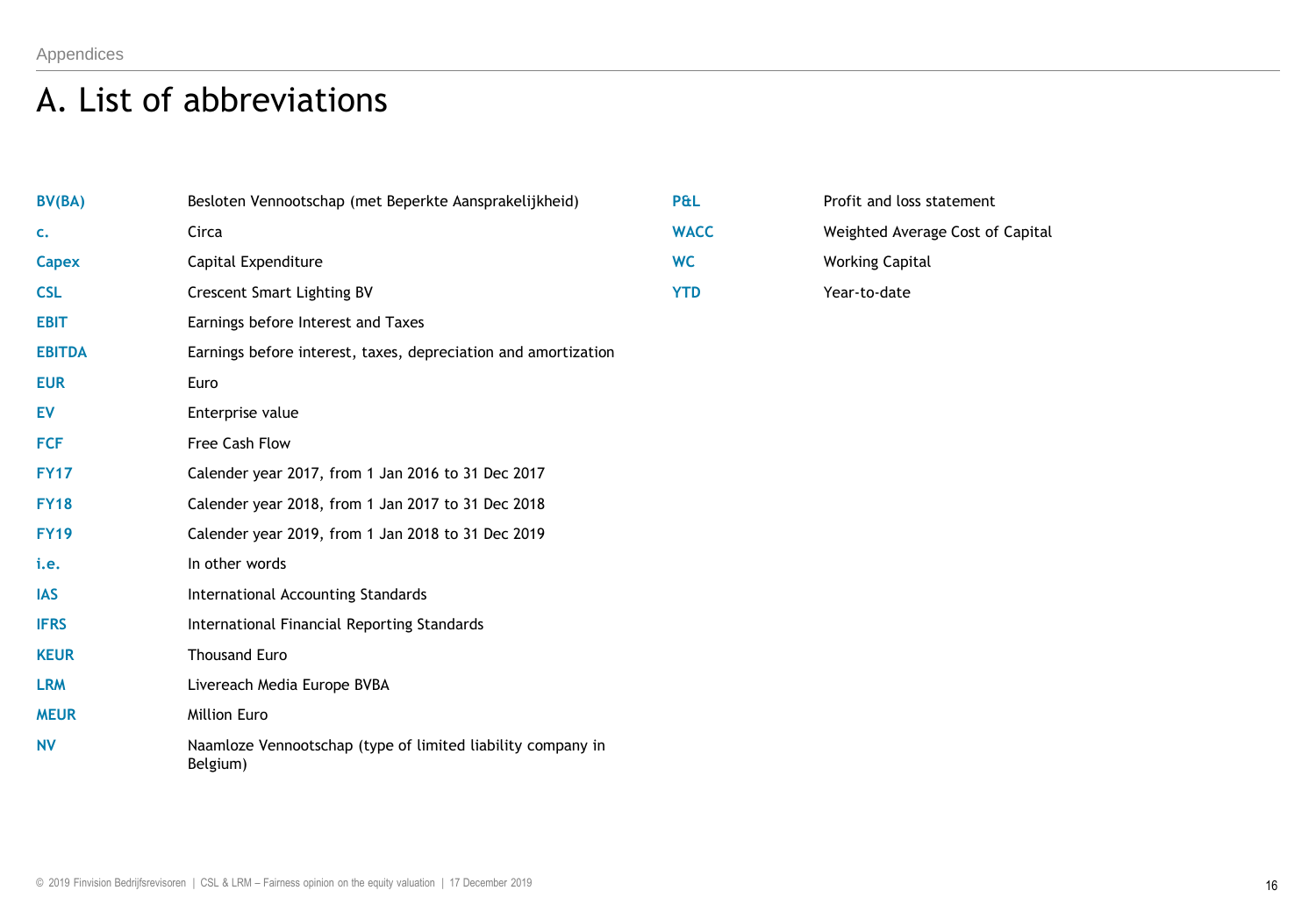# B. List of key documents reviewed

### **Documents provided by Crescent management**

- A. 3 year business plan Crescent Group
- B. SPA draft Crescent Smart Lighting BV
- C. SPA draft Livereach Media Europe BVBA
- D. Crescent Smart Lighting BV interim trial balances
- E. Melowes BVBA trial balance FY18 (1 Jan 2018 31 Dec 2018)
- F. Livereach Media Europe interim trial balance (1 Jan 2019 31 Oct 2019)
- G. Detailed budget FY20-FY24 Crescent Smart Lighting BV
- H. SPA Melowes BVBA (NozonSolar)
- I. NRE agreement public lighting Crescent Smart Lighting BVBA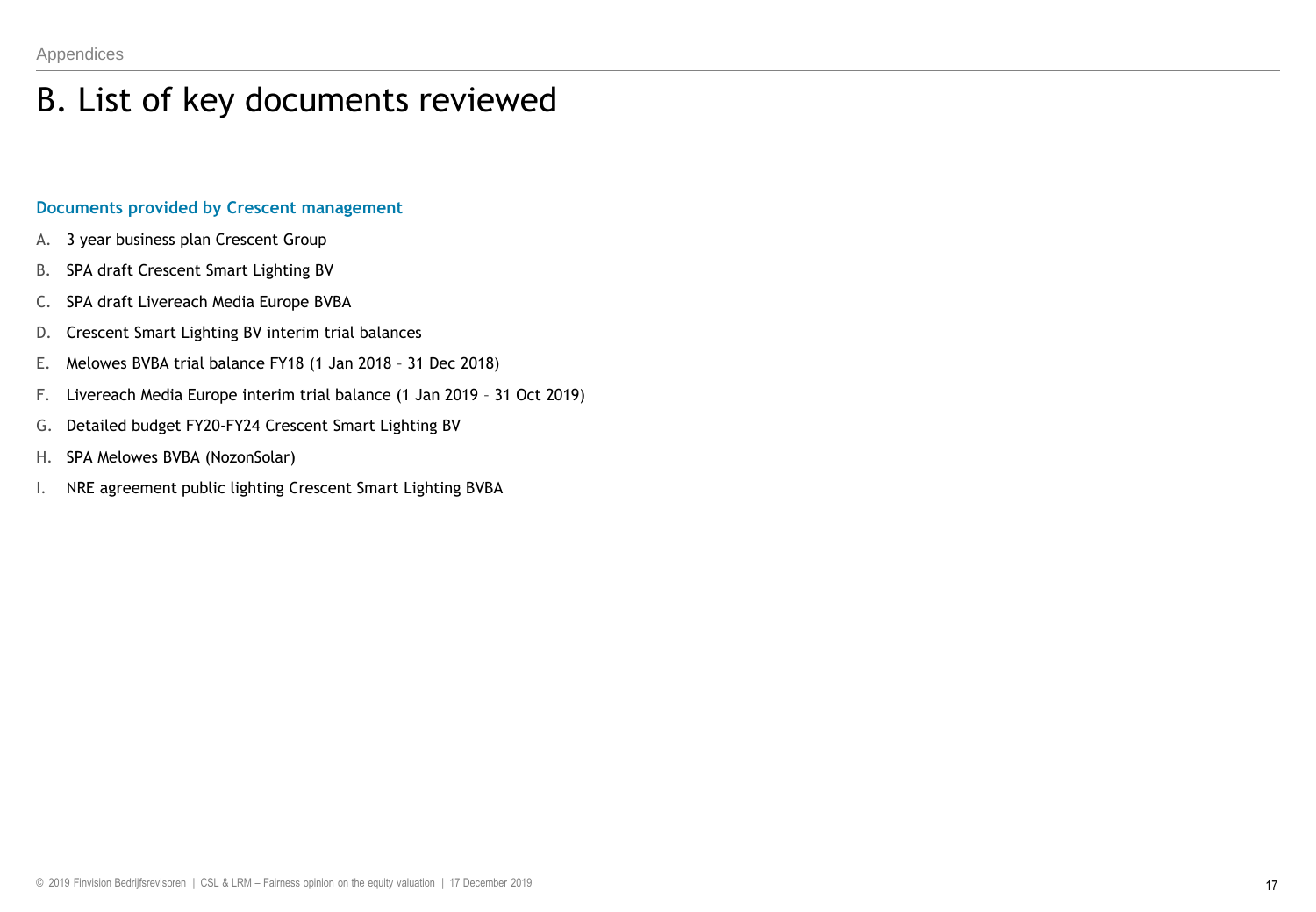### C. Peer group : unlevered beta & debt-to-equity ratio

#### **Peer group - Crescent NV**

| Peer group - Crescent NV          |         |            |                      |            |                                     |              |        |        |        |        |                                                                       |        |
|-----------------------------------|---------|------------|----------------------|------------|-------------------------------------|--------------|--------|--------|--------|--------|-----------------------------------------------------------------------|--------|
|                                   |         |            | Reference            | Market cap |                                     | Levered Beta | $R^2$  |        |        |        | T-value Error Standard Average D/(D+E) Average E/(D+E) Unlevered beta |        |
| Company                           | EfCode  | Country    | Index                | (MEUR)     | Sector                              | 5-Year       | 5-Year | 5-Year | 5-Year | 5-Year | 5-Year                                                                | 5-Year |
| Doro AB                           | 30234SS | <b>SWE</b> | OMXS30               | 107        | Telecommunications Equipment        | 0,66         | 0,09   | 5,19   | 0,13   | 0,13   | 0,87                                                                  | 0,58   |
| Bredband2 i Skandinavien AB       | 30454SS | SWE        | OMXS30               | 86         | <b>Telecommunications Equipment</b> | 0,27         | 0,03   | 2,59   | 0,11   | 0,06   | 0,94                                                                  | 0,25   |
| Spirent Communications plc        | 01562EX | <b>GBR</b> | Choe UK 100          | 1566       | <b>Telecommunications Equipment</b> | 0,37         | 0,02   | 2,58   | 0,14   | 0,00   | 1,00                                                                  | 0,37   |
| Nokia Ovi                         | 90006SF | <b>FIN</b> | OMXH <sub>25</sub>   | 17 771     | Telecommunications Equipment        | 1,14         | 0,32   | 11,07  | 0,10   | 0,13   | 0,87                                                                  | 1,00   |
| Juniper Networks Inc.             | 31395NU | <b>USA</b> | <b>DJIA</b>          | 7 2 2 5    | <b>Telecommunications Equipment</b> | 1,00         | 0,28   | 10,09  | 0,10   | 0,19   | 0,81                                                                  | 0,81   |
| Unizyx Holding Corp.              | 30125FC | <b>TWN</b> | TSEC weighted        | 274        | <b>Telecommunications Equipment</b> | 1,08         | 0,25   | 9,31   | 0,12   | 0,08   | 0,92                                                                  | 1,00   |
| Cisco Systems Inc.                | 30031NU | <b>USA</b> | NASDAQ 100           | 167 493    | <b>Telecommunications Equipment</b> | 0,96         | 0,48   | 15.51  | 0,06   | 0,22   | 0,78                                                                  | 0,75   |
| Accton Technology Corp.           | 30066FC | <b>TWN</b> | <b>TSEC</b> weighted | 2645       | <b>Telecommunications Equipment</b> | 0,69         | 0,06   | 4,13   | 0,17   | 0,00   | 1,00                                                                  | 0,69   |
| Grupo Ezentis SA                  | 20124EE | ESP        | IBEX 35              | 156        | <b>Telecommunications Equipment</b> | 1,30         | 0,26   | 9,48   | 0,14   | 0,37   | 0.63                                                                  | 0,81   |
| <b>LM Ericsson Telefon AB</b>     | 01439SS | <b>SWE</b> | OMXS30               | 27 565     | <b>Telecommunications Equipment</b> | 0,98         | 0,25   | 9,24   | 0,11   | 0,10   | 0,90                                                                  | 0,88   |
| Ascom Holding AG                  | 30008ES | CHE        | <b>SMI</b>           | 327        | <b>Telecommunications Equipment</b> | 0,74         | 0,15   | 6.69   | 0,11   | 0.08   | 0,92                                                                  | 0,68   |
| ZTE Corp.                         | 30262PC | <b>CHN</b> | <b>SSE Composite</b> | 15 915     | <b>Telecommunications Equipment</b> | 1,20         | 0,38   | 12,73  | 0,09   | 0,30   | 0,70                                                                  | 0,85   |
| NETGEAR Inc.                      | 35525NU | <b>USA</b> | NASDAQ 100           | 670        | <b>Telecommunications Equipment</b> | 0,88         | 0,13   | 6,16   | 0,14   | 0,00   | 1,00                                                                  | 0,88   |
| HMS Networks AB                   | 30682SS | <b>SWE</b> | OMXS30               | 665        | <b>Telecommunications Equipment</b> | 0,80         | 0,14   | 6,52   | 0,12   | 0,29   | 0,71                                                                  | 0,57   |
| Alpha Networks Inc.               | 31083FC | <b>TWN</b> | <b>TSEC</b> weighted | 353        | <b>Telecommunications Equipment</b> | 1,26         | 0,22   | 8,47   | 0,15   | 0,03   | 0,97                                                                  | 1,22   |
| <b>ADVA AG Optical Networking</b> | 30318ED | <b>DEU</b> | <b>DAX 30</b>        | 396        | <b>Telecommunications Equipment</b> | 1,11         | 0,19   | 7.69   | 0,14   | 0,14   | 0,86                                                                  | 0,95   |
| Extreme Networks Inc.             | 35173NU | <b>USA</b> | NASDAQ 100           | 752        | <b>Telecommunications Equipment</b> | 1,04         | 0,12   | 5,83   | 0,18   | 0,20   | 0.80                                                                  | 0,83   |
| Viavi Solutions Inc.              | 30573NU | <b>USA</b> | NASDAQ 100           | 3 0 9 0    | <b>Telecommunications Equipment</b> | 0,78         | 0,13   | 6,10   | 0,13   | 0,35   | 0.65                                                                  | 0,51   |
| Median                            |         |            |                      |            |                                     | 0,97         |        |        |        | 0,13   | 0,87                                                                  | 0,81   |
| Average                           |         |            |                      |            |                                     | 0,90         |        |        |        | 0,15   | 0,85                                                                  | 0,76   |

Source: Infront Analytics search on 12 Dec 2019

#### **Comments**

- Beta values were obtained using monthly observation of the past 60 months (5 years) for the sector Telecommunications Equipment.
- T-values of the comparatives are > 2,0 (critical value).
- D/E structures were obtained through FactSet.
- Beta was unlevered using the average gearing ratio over the last 5 years : equity beta /  $(1+(D/E))$  = asset beta.